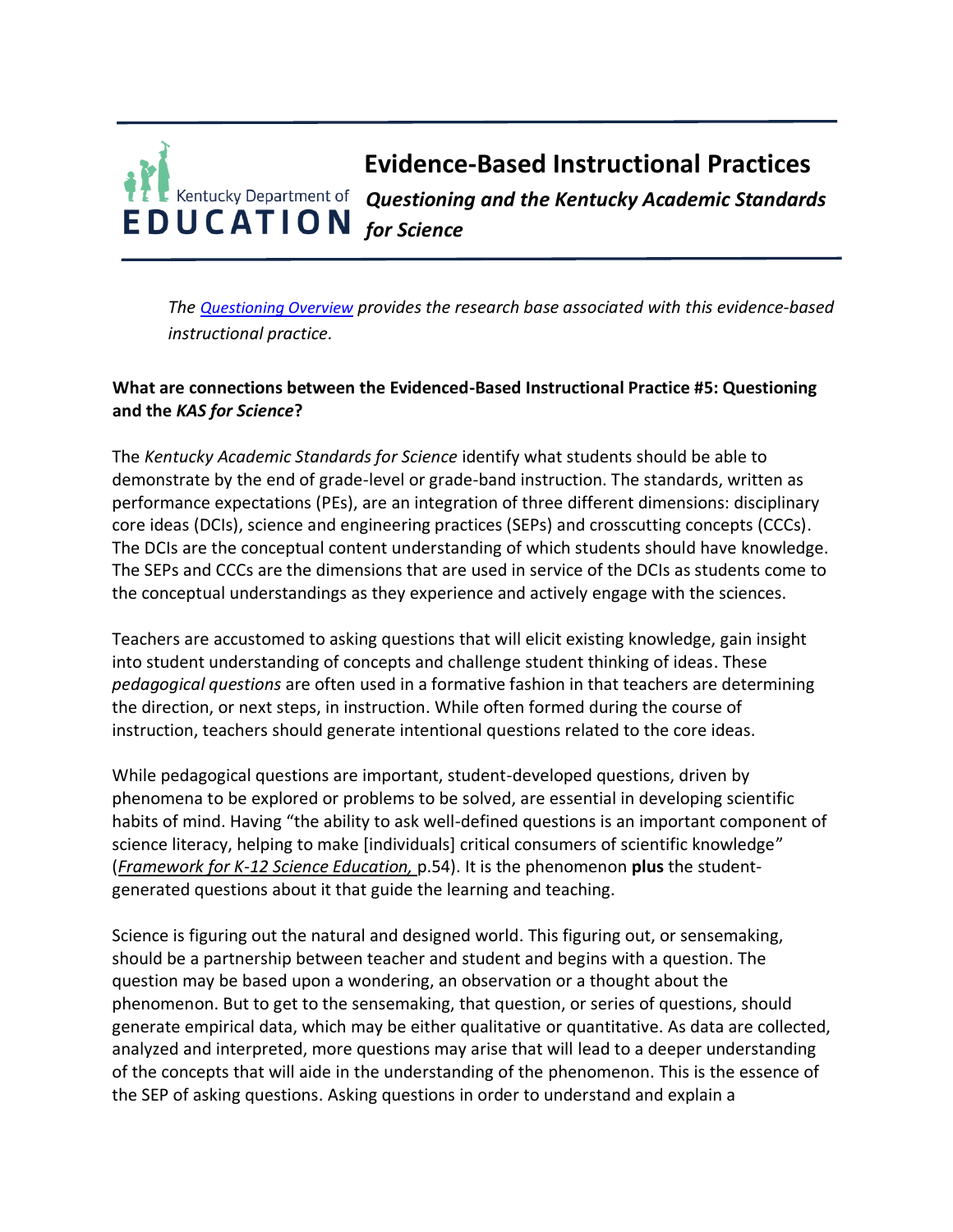phenomenon helps students figure out the important aspects that need to be explained. More questions are generated in order to "fill in the gaps" between what is known or discovered and what is still left to be figured out, thus guiding the next steps of the investigation.

As SEPs are used in service of understanding DCIs, asking questions is used in service of understanding core ideas associated with the phenomenon. They are a starting point towards understanding science, but they don't stop there. Investigative, or research, questions lead to investigative planning, which ultimately lead to the development of models, explanations and/or arguments about the phenomenon. But, through the course of the investigation, more questions leading to further investigation can be formulated. In addition, as students engage with one another or offer critiques of peer scientific arguments, the posed questions will contribute to deeper understanding of the concepts related to the phenomenon.

## **What are planning considerations for the successful implementation of the Evidenced-Based Instructional Practice #5: Questioning to ensure that all students have equitable access and opportunity to learn the standards contained in the** *KAS for Science?*

- Pedagogical questions should be intentionally developed
	- $\circ$  What are the core ideas associated with the phenomenon being studied or the problem being solved?
	- $\circ$  What are some potential misconceptions that are associated with the science ideas of which the unit is focused? What questions should be asked to bring these to the forefront in order to understand current student thinking about these understandings?
	- $\circ$  Where are the specific "hinge points" in the lesson(s) where it is important to gauge understanding before moving forward?
- Provide opportunities for student-developed questions
	- $\circ$  What is the anchoring phenomenon that will drive instruction throughout the unit? Will you and/or the students develop a focus question associated with this anchoring phenomenon?
	- $\circ$  How will you engage students in generating their own questions about the anchoring phenomenon?
	- $\circ$  What tools, such as a driving question board, may be used to organize student questions?
	- $\circ$  How will you provide opportunities for students to investigate questions that have been generated?
	- o What opportunities will you provide for students to engage in peer-to-peer discussion, questioning and critique?